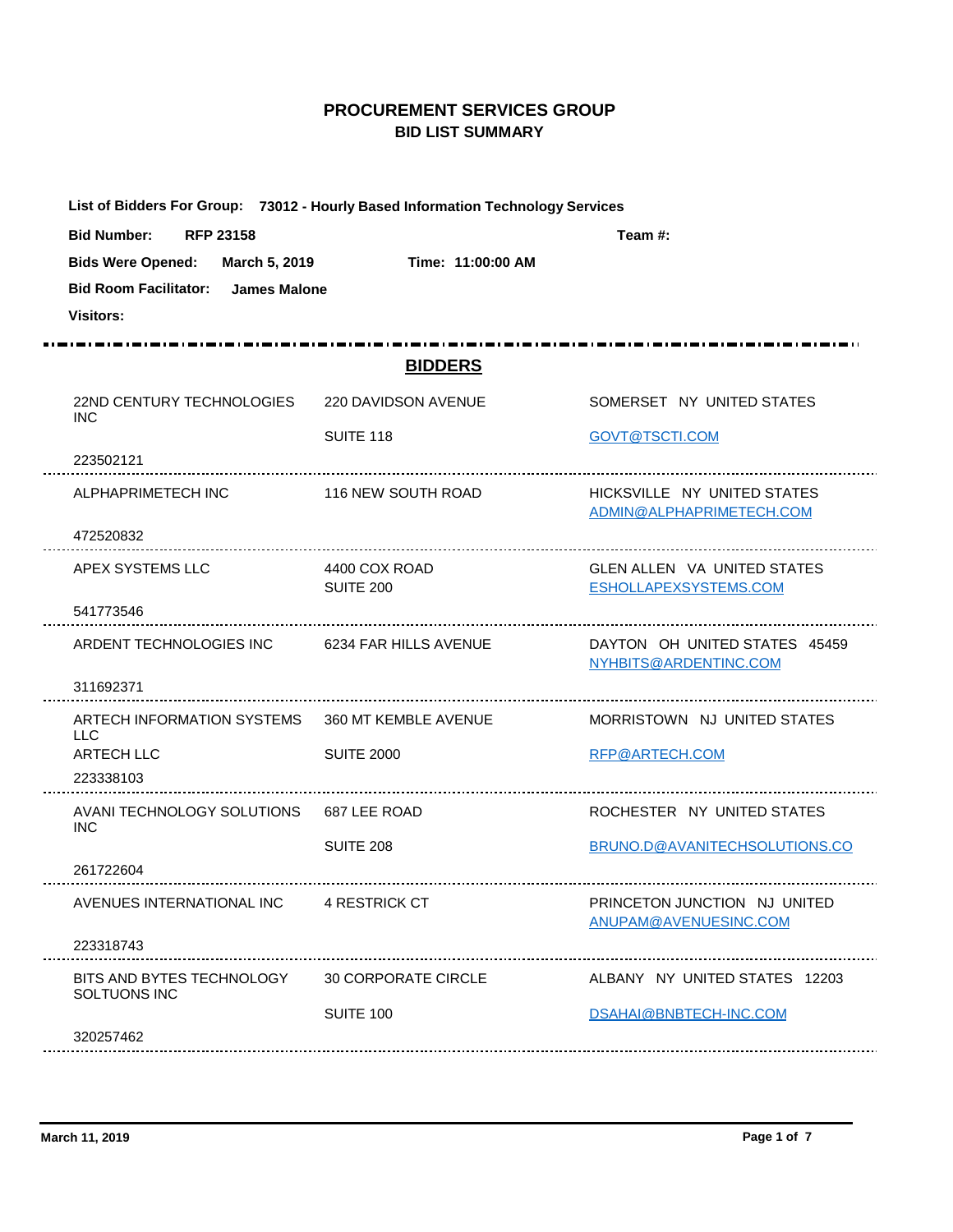| <b>BIDDERS</b> (cont'd)                                                 |                                       |                                                               |  |
|-------------------------------------------------------------------------|---------------------------------------|---------------------------------------------------------------|--|
| <b>BROAD CROSSING INC</b>                                               | 8515 FROST WAY<br>SUITE 100           | ANNANDALE VA UNITED STATES<br>INFO@BROADCROSSING.COM          |  |
| 542146267                                                               |                                       |                                                               |  |
| <b>BROAD STAFFING INC</b>                                               | 523 CAMBRIDGE AVENUE<br>SUITE 10      | WESTBURY NY UNITED STATES<br>INFO@BROADSTAFFING.COM           |  |
| 474404913                                                               |                                       |                                                               |  |
| COMPULINK TECHNOLOGIES INC                                              | 260 W 39TH STREET<br><b>SUITE 302</b> | NEW YORK NY UNITED STATES<br>GOVERNMENTSALES@COMPULINK.CO     |  |
| 112967448                                                               |                                       |                                                               |  |
| COMPUTER TASK GROUP INC                                                 | 800 DELAWARE AVENUE                   | BUFFALO NY UNITED STATES 14209<br>ANGELA.KOEHLER@CTG.COM      |  |
| 160912632                                                               |                                       |                                                               |  |
| <b>COMPUTER TECHNOLOGY</b><br><b>SERVICES INC</b>                       | 200 GREAT OAKS BLVD                   | ALBANY NY UNITED STATES 12203                                 |  |
| 141672907                                                               | <b>SUITE 211</b>                      | DBATZOLD@CTSALBANY.COM                                        |  |
| CROSSFIRE CONSULTING CORP                                               | 1940 COMMERCE STREET                  | YORKTOWN HEIGHTS NY UNITED<br>JESSICA@CROSSFIRECONSULTING.C   |  |
| 522235792                                                               |                                       |                                                               |  |
| <b>CURRIER MCCABE AND</b><br>ASSOCIATES INC                             | 700 TROY SCHENECTADY ROAD             | LATHAM NY UNITED STATES 12110                                 |  |
| <b>CMA CONSULTING SERVICES</b><br>222580799                             |                                       | PROPOSALS@CMA.COM                                             |  |
| DECISIONWAVE TECHNOLOGIES<br><b>INC</b>                                 | 263 SOUTH RIVER RD                    | BEDFORD NH UNITED STATES                                      |  |
| 263106987                                                               | SUITE 518                             | DVEERA@DECISIONWAVE.COM                                       |  |
| DENYSYS CORPORATION                                                     | 200 PARK AVENUE<br><b>SUITE 1700</b>  | NEW YORK NY UNITED STATES<br>PHILIP.DENNY@DENYSYS.COM         |  |
| 411874313                                                               |                                       |                                                               |  |
| DONNELLY AND MOORE INC<br>DONNELLY AND MORE CORP SUITE 101<br>223486363 | 70 HAVERMILL ROAD                     | NEW CITY NY UNITED STATES<br>EILEENG@DONMOR.COM               |  |
| EIWORKFLOW SOLUTIONS LLC 125 WOLF ROAD<br>205997118                     |                                       | ALBANY NY UNITED STATES 12205<br>INFO@EIWORKFLOWSOLUTIONS.COM |  |
| <b>EXPERIS US INC</b><br><b>EXPERIS</b>                                 | 99 PARK AVENUE<br>9TH FLOOR           | NEW YORK NY UNITED STATES<br>MICHAEL.CORLEY@EXPERIS.COM       |  |
| 391929719                                                               |                                       |                                                               |  |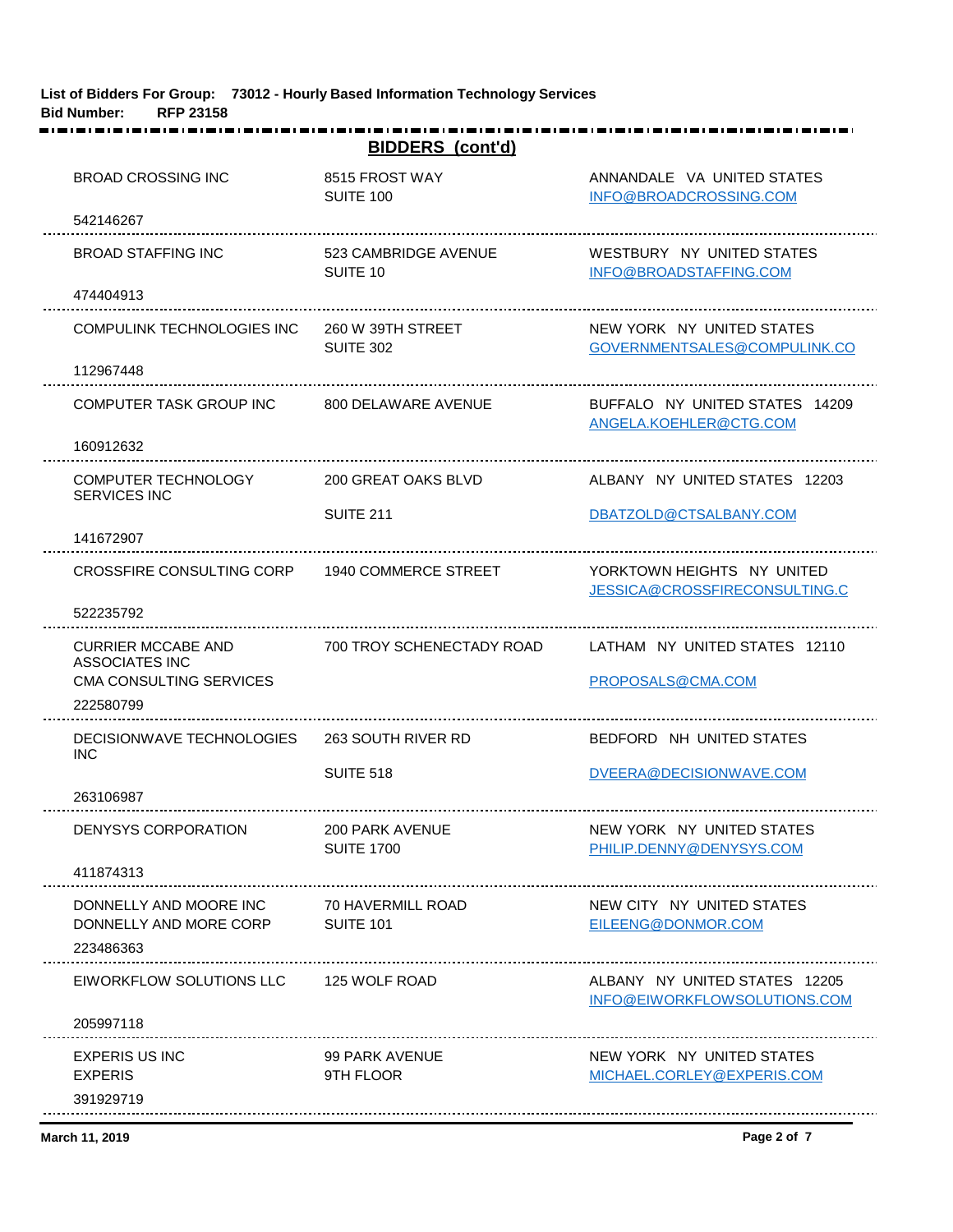| <b>BIDDERS</b> (cont'd)                                   |                                              |                                                             |
|-----------------------------------------------------------|----------------------------------------------|-------------------------------------------------------------|
| <b>GARNET RIVER LLC</b>                                   | 60 RAILROAD PLACE<br><b>SUITE 501</b>        | SARATOGA SPRINGS NY UNITED<br>CKRICHARDS@GARNETRIVER.COM    |
| 141824592                                                 |                                              |                                                             |
| <b>GCOM SOFTWARE LLC</b>                                  | 24 MADISON AVE EXT                           | ALBANY NY UNITED STATES 12203<br>RFP@GCOMSOFT.COM           |
| 202902922                                                 |                                              |                                                             |
| <b>GENESYS CONSULTING</b><br><b>SERVICES INC</b>          | 1 MARCUS BLVD                                | ALBANY NY UNITED STATES 12205                               |
| 141697839                                                 | <b>SUITE 102</b>                             | HBITS@GENESYSONLINE.COM                                     |
| <b>GREYCELL LABS INC</b>                                  | 190 LINCOLN HWY<br><b>STE 201</b>            | EDISON NJ UNITED STATES 08820<br>HRCONTRACTS@GREYLABS.COM   |
| 201653222                                                 |                                              |                                                             |
| <b>IIT INC</b>                                            | 560 BROADHOLLOW ROAD<br>SUITE 301            | MELVILLE NY UNITED STATES 11747<br>GOV@IIT-INC.COM          |
| 113243959                                                 |                                              |                                                             |
| ILINK SOLUTIONS INC                                       | 560 HERNDON PARKWAY<br><b>SUITE 330</b>      | HERNDON VA UNITED STATES<br>CHOCKS@ILINIKSOLUTION.COM       |
| 043718440                                                 |                                              |                                                             |
| INFINITY SYSTEMS SOFTWARE 21 VICTORIAN LANE<br><b>INC</b> |                                              | BROOKVILLE NY UNITED STATES                                 |
| 113210272                                                 |                                              | BMALITZ@INFINITE-BLUE.COM                                   |
| INFOPEOPLE CORPORATION                                    | 450 7TH AVENUE<br><b>SUITE 1106</b>          | NEW YORK CITY NY UNITED<br>LAURA@INFOPEOPLECORP.COM         |
| 113434293                                                 |                                              |                                                             |
| INFOSYS INTERNATIONAL INC                                 | 110 TERMINAL DRIVE                           | PLAINVIEW NY UNITED STATES<br>RAJM@INFOSYSINTERNATIONAL.COM |
| 113013325                                                 |                                              |                                                             |
| <b>INNOSOUL INC</b>                                       | 24 FAIRFIELD AVE                             | ALBANY NY UNITED STATES 12205<br>BIDS@INNOSOUL.COM          |
| 200098882                                                 |                                              |                                                             |
| IT RESOURCES SOLUTIONS NET<br><b>INC</b>                  | 80 ORVILLE DRIVE                             | BOHEMIA NY UNITED STATES 11716                              |
|                                                           | SUITE 100                                    | KROMASZKA@IT-RS.NET                                         |
| 113334189                                                 |                                              |                                                             |
| IT TRAILBLAZERS LLC                                       | 2050 NEW JERSEY ROUTE 27<br><b>SUITE 203</b> | NORTH BRUNSWICK NJ UNITED<br>JERALD@ITTBLAZERS.COM          |
| 223689382                                                 |                                              |                                                             |

**March 11, 2019 Page 3 of 7**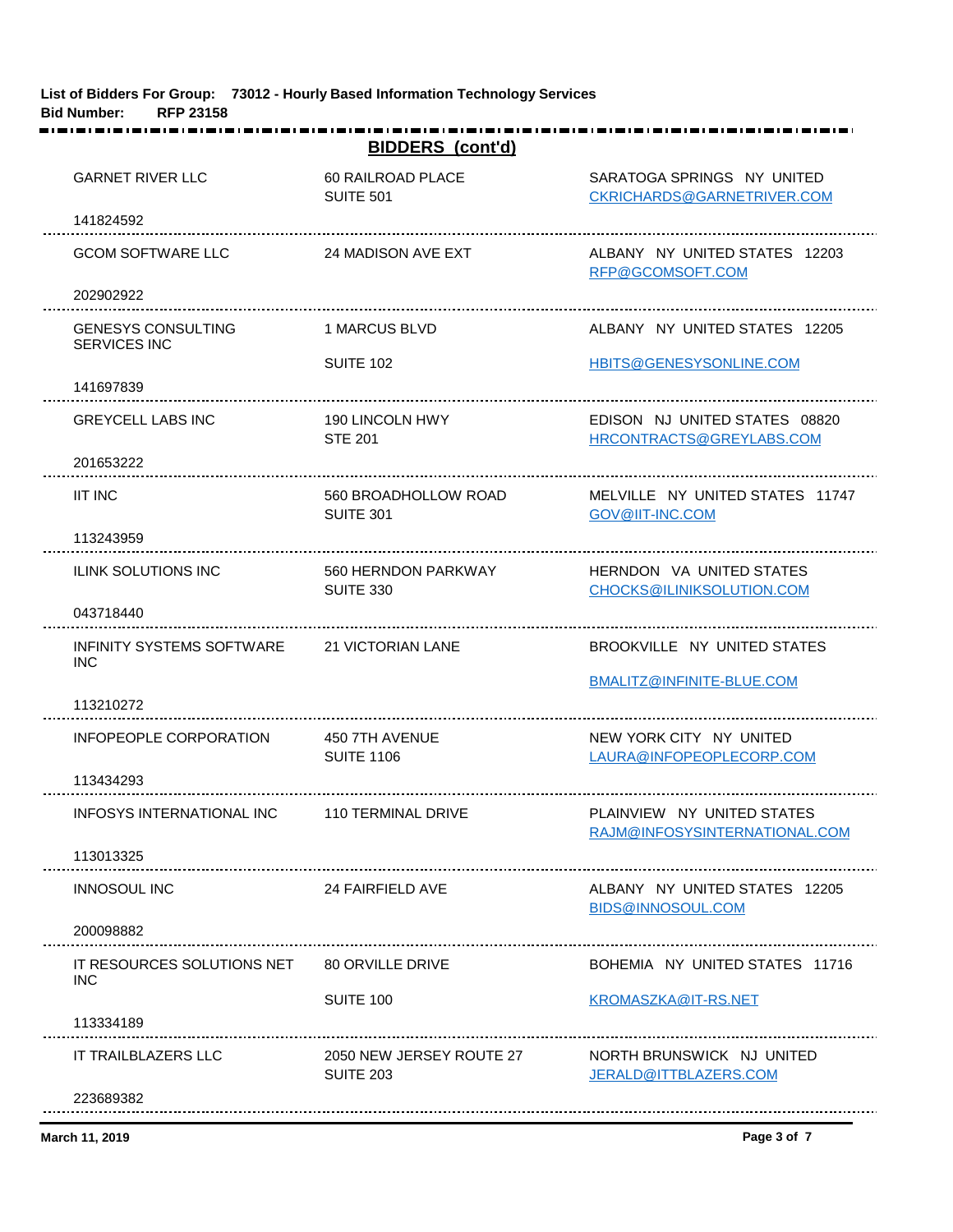|                                                                    | <b>BIDDERS</b> (cont'd)             |                                                      |
|--------------------------------------------------------------------|-------------------------------------|------------------------------------------------------|
| <b>JSM CONSULTING INC</b><br><b>JSM CONSULTING NY</b><br>453730191 | <b>65 STATION ROAD</b>              | CRANBURY NJ UNITED STATES<br>VIVEK@JSMCONSULTANT.COM |
| KNOWLEDGE BUILDERS INC                                             | 1977 WESTERN AVE                    | ALBANY NY UNITED STATES 12203                        |
| 203057365                                                          | SUITE <sub>1</sub>                  | KBI@KNOWLEDGEBUILDERS.COM                            |
| <b>LANCESOFT INC</b>                                               | 13454 SUNRISE VALLEY DRIVE          | HERNDON VA UNITED STATES                             |
| 541974095                                                          | SUITE 120                           | MARKETING@LANCESOFT.COM                              |
| LAYER 7 DATA SOLUTIONS                                             | 79 MADISON AVE                      | NEW YORK NY UNITED STATES                            |
| 814547662                                                          | <b>4TH FLOOR</b>                    | BIDS@LAYER7DATA.COM                                  |
| LINK2CONSULT INC                                                   | 1 BRIDGE PLAZA                      | FORT LEE NJ UNITED STATES 07024                      |
| 133682192                                                          | <b>SUITE 275</b>                    | PETER.MCCREE@LINK2CONSULT.COM                        |
| <b>LOGIC HOUSE LTD</b>                                             | 49950 JEFFERSTON STREET             | INDIO CA UNITED STATES 92201                         |
| 251632075                                                          | SUTE 130-391                        | SHOUSE@LOGICHOUSE.COM                                |
| <b>MATHTECH INC</b>                                                | 2465 KUSAR ROAD                     | HAMILTON NJ UNITED STATES                            |
| 222112294                                                          | SUITE 200                           | BWARDEN@MATHTECHINC.COM                              |
| <b>MINDLANCE INC</b>                                               | 1095 MORRIS AVENUE                  | UNION NJ UNITED STATES 07083                         |
| 223688948                                                          | <b>UNIT 101A</b>                    | CWS@MINDLANCE.COM                                    |
| MONTCO INC<br>dba Rotator Staffing Services<br>223367209           | <b>25 KENNEDY BLVD</b><br>SUITE 200 | EAST BRUNSWICK NJ UNITED<br>JOURDAN@STAFFING-THE-    |
| MVP CONSULTING PLUS INC                                            | 435 NEW KARNER ROAD                 | ALBANY NY UNITED STATES 12205                        |
| 020600234                                                          | <b>SUITE 202</b>                    | REQS@MVPCONSULTINGPLUS.COM                           |
| <b>NEOTECRA INC</b>                                                | 40 EXCHANGE STREET                  | NEW YORK NY UNITED STATES                            |
| 223755277                                                          | <b>SUITE 1703</b>                   | NIRMAL@NEOTECRA.COM                                  |
| NEXUS STAFFING INC                                                 | 99 TULIP AVE                        | FLORAL PARK NY UNITED STATES                         |
| 232322144                                                          | SUITE 106                           | INFO@NEXUSSTAFF.COM                                  |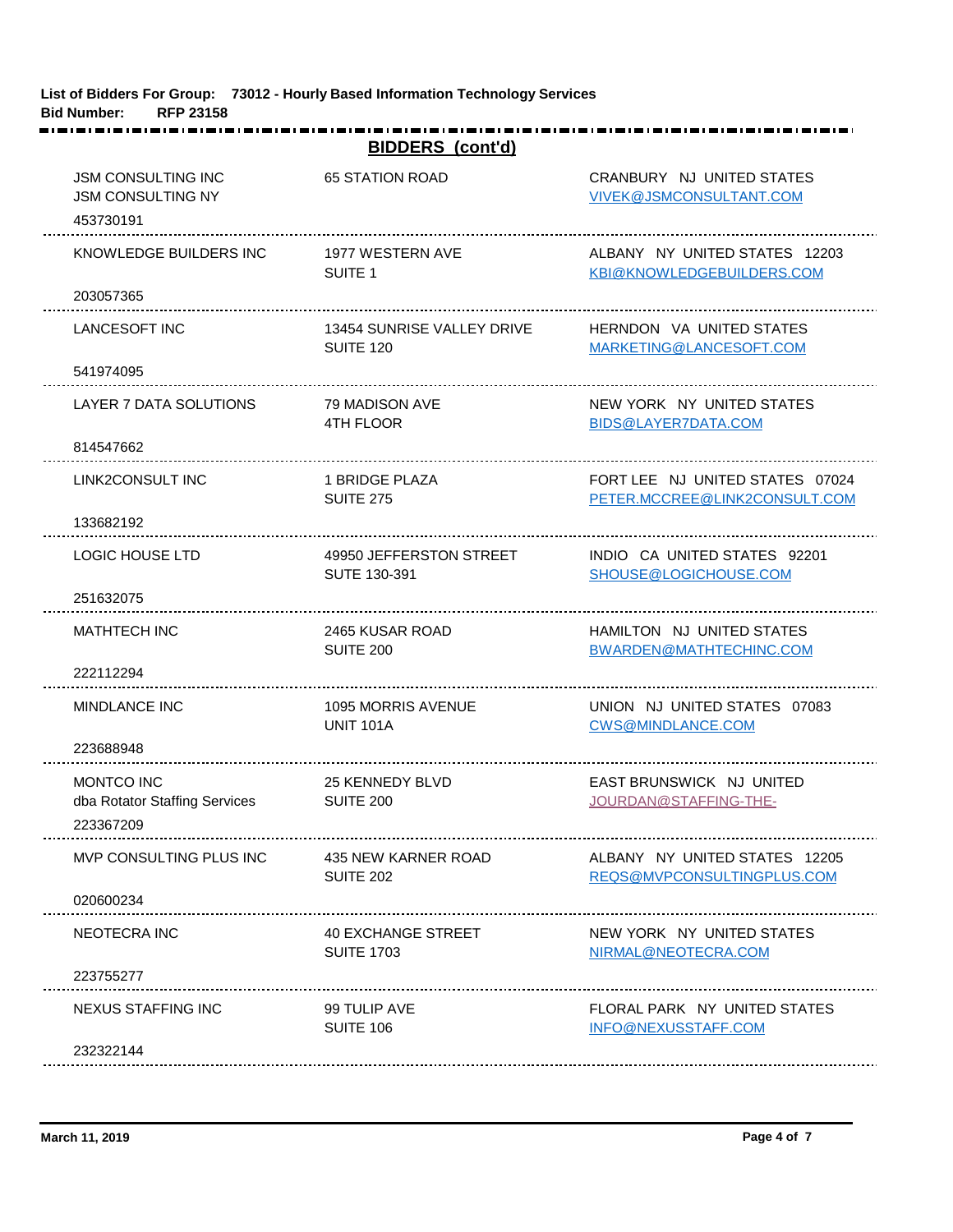| <b>BIDDERS</b> (cont'd)                            |                                            |                                                            |  |
|----------------------------------------------------|--------------------------------------------|------------------------------------------------------------|--|
| NOVALINK SOLUTIONS LLC                             | 2180 SATELLITE BLVD                        | DULUTH GA UNITED STATES 30097<br>NOVALINK.NEWBIZ@NOVALINK- |  |
| 200430786                                          |                                            |                                                            |  |
| NTT DATA INC                                       | 7950 LEGACY DRIVE<br>SUITE 900             | PLANO TX UNITED STATES 75024<br>INFO@NTTDATA.COM           |  |
| 042437166                                          |                                            |                                                            |  |
| <b>OST INC</b>                                     | 1676 INTERNATIONAL DR<br><b>SUITE 1100</b> | MCLEAN VA UNITED STATES 22102<br>CONTRACTS@OSTGLOBAL.COM   |  |
| 522175314                                          |                                            |                                                            |  |
| <b>PANHA SOLUTIONS INC</b>                         | 1659 CENTRAL AVENUE<br><b>SUITE 103</b>    | ALBANY NY UNITED STATES 12205<br>MILINDA@PANHASINC.COM     |  |
| 272783217                                          |                                            |                                                            |  |
| PARAMOUNT SOFTWARE<br><b>SOLUTIONS INC</b>         | 4030 OLD MILTON PARKWAY                    | ALPHARETTA GA UNITED STATES                                |  |
|                                                    |                                            | GOVT@PARAMOUNTSOFT.NET                                     |  |
| 582350067                                          |                                            |                                                            |  |
| <b>PLANNED SYSTEMS</b><br>INTERNATIONAL INC        | 10632 LITTLE PATUXENT PARKWAY              | COLUMBIA MD UNITED STATES                                  |  |
|                                                    | SUITE 200                                  | PSIPROPOSALS@PLAN-SYS.COM                                  |  |
| 521576690                                          |                                            |                                                            |  |
| PRECISION TASK GROUP INC                           | 9801 WESTHEIMER ROAD<br>SUITE 803          | <b>HOUSTON TX UNITED STATES</b><br>MICHAEL.BAUDLER@PTG.COM |  |
| 742131973                                          |                                            |                                                            |  |
| PRESIDIO NETWORKED<br>SOLUTIONS GROUP LLC          | 110 PARKWAY DRIVE SOUTH                    | HAUPPAUGE NY UNITED STATES                                 |  |
|                                                    |                                            | ROPPEDISANO@PRESIDIO.COM                                   |  |
| 760515249                                          |                                            |                                                            |  |
| PRUTECH SOLUTIONS INC                              | 555 US HIGHWAY 1 SOUTH                     | ISELIN NJ UNITED STATES 08830<br>DEEPAK@PRUTECH.COM        |  |
| 223606232                                          |                                            |                                                            |  |
| PSI INTERNATIONAL INC                              | 11200 WAPLES MILL ROAD<br><b>SUITE 200</b> | FAIRFAX VA UNITED STATES 22030<br>JOBORDERS@PSIINT.COM     |  |
| 042608935                                          |                                            |                                                            |  |
| <b>QED INC</b><br><b>QED NATIONAL</b><br>113162897 | 350 SEVENTH AVENUE<br>10TH FLOOR           | NEW YORK NY UNITED STATES<br>CMOLTER@QEDNATIONAL.COM       |  |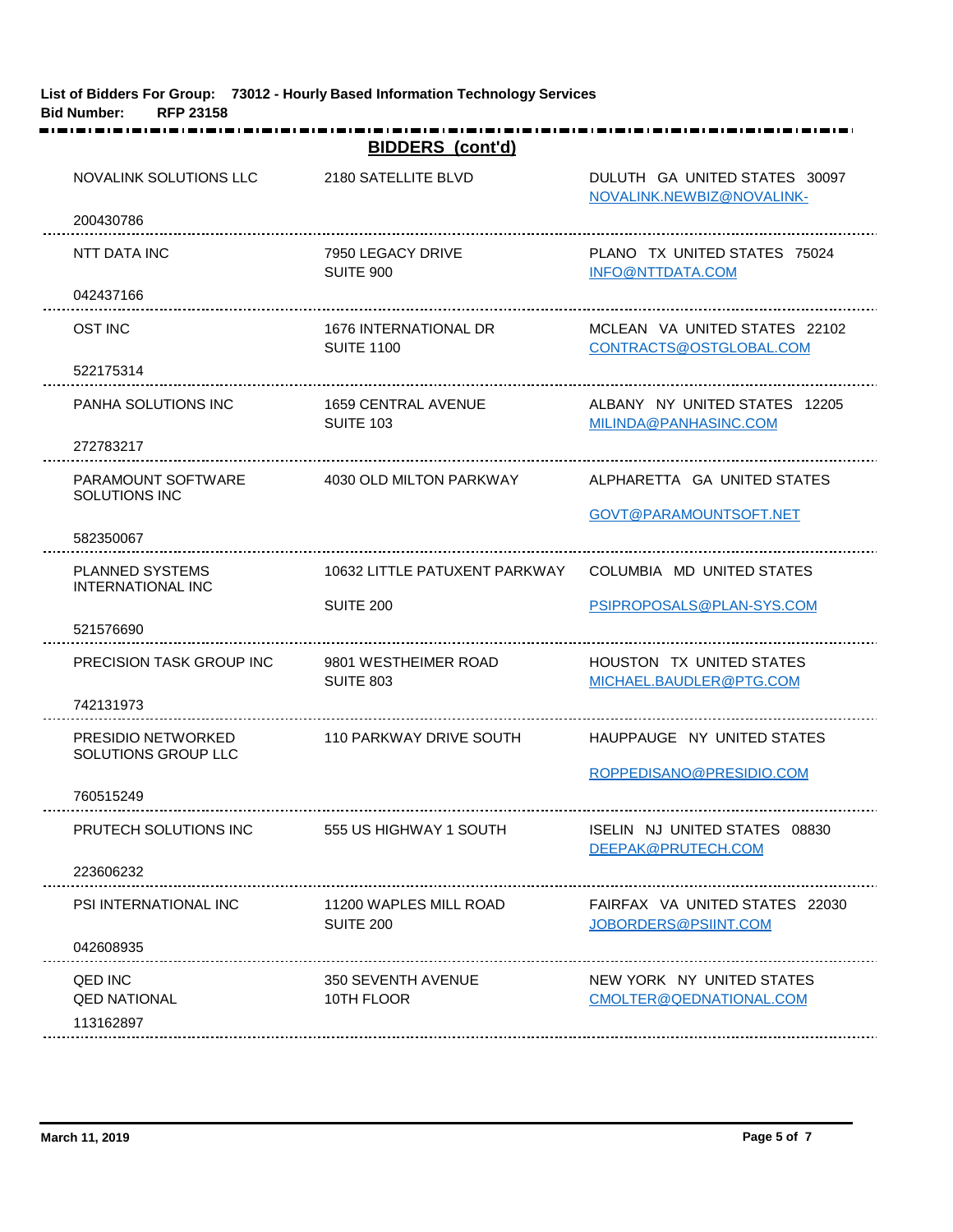|                                                                             | <b>BIDDERS</b> (cont'd)                      |                                                                |
|-----------------------------------------------------------------------------|----------------------------------------------|----------------------------------------------------------------|
| RIGHTDIRECTION TECHNOLOGY<br>SOLUTIONS LLC                                  | 300 E LOMBARD STREET                         | BALTIMORE MD UNITED STATES                                     |
|                                                                             | SUITE 840                                    | JHUTCHINS@RIGHTDIRECTIONTECH.C                                 |
| 261153735                                                                   |                                              |                                                                |
| RMS COMPUTER CORPORATION                                                    | 1185 AVE OF THE AMERICAS<br>FLOOR 32         | NEW YORK NY UNITED STATES<br>CAROLEE@RMSCORP.COM               |
| 112797142                                                                   |                                              |                                                                |
| SEVEN SEAS TECHNOLOGIES INC 720 SPIRIT 40 PARK DRIVE<br>S <sub>2</sub> TECH |                                              | CHESTERFIELD MO UNITED<br>DAYV@S2TECH                          |
| 431778118                                                                   |                                              |                                                                |
| SLIGO SOFTWARE SOLUTIONS INC 99 PINE STREET                                 | <b>SUITE 205</b>                             | ALBANY NY UNITED STATES 12207<br>SATISH.BUSARAPU@SLIGOSOFT.COM |
| 810856750                                                                   |                                              |                                                                |
| SMART SOURCE TECHNOLOGIES<br><b>INC</b>                                     | 622 GEORGES ROAD                             | NORTH BRUNSWICK NJ UNITED                                      |
|                                                                             | SUITE 104                                    | BKELLY@SMARTSOURCETEC.COM                                      |
| 223682846                                                                   |                                              |                                                                |
| SOFTWARE PEOPLE INC                                                         | 738 SMITHTOWN BYPASS<br><b>SUITE 202</b>     | SMITHTOWN NY UNITED STATES<br>INFO@SOFTWAREPEOPLE.US           |
| 113425986                                                                   |                                              |                                                                |
| SPRUCE TECHNOLOGY INC<br>SPRUCE TECHNOLOGY GROUP                            | 1149 BLOOFIELD AVE<br>SUITE G                | CLIFTON NJ UNITED STATES 07012<br>SALES@SPRUCETECH.COM         |
| 205656502                                                                   |                                              |                                                                |
| SVAM INTERNATIONAL INC                                                      | 233 EAST SHORE ROAD                          | <b>GREAT NECK NY UNITED STATES</b><br>ANIL@SVAM.COM            |
| 113190965                                                                   |                                              |                                                                |
| SYSTEM EDGE USA LLC                                                         | 555 US HIGHWAY 1 SOUTH                       | ISELIN NJ UNITED STATES 08830<br>LEON@SYSTEMEDGE.COM           |
| 223392328                                                                   |                                              |                                                                |
| <b>TECH SEARCH LLC</b><br>ALAANT WORKFORCE SOLUTIONS SUITE 302<br>141819640 | 187 WOLF ROAD                                | ALBANY NY UNITED STATES 12205<br>AMY.STRINGER@ALAANT.COM       |
|                                                                             |                                              |                                                                |
| TECH VALLEY TALENT LLC                                                      | 1360 KANIA ROAD                              | AMSTERDAM NY UNITED STATES<br>RFPS@TECHVTAL.COM                |
| 262582540                                                                   |                                              |                                                                |
| <b>TEKSYSTEMS INC</b>                                                       | <b>15 BRITISH AMERICAN BLVD</b><br>1ST FLOOR | LATHAM NY UNITED STATES 12110<br>MGALANTE@TEKSYSTEMS.COM       |
| 383858542                                                                   |                                              |                                                                |
|                                                                             |                                              |                                                                |